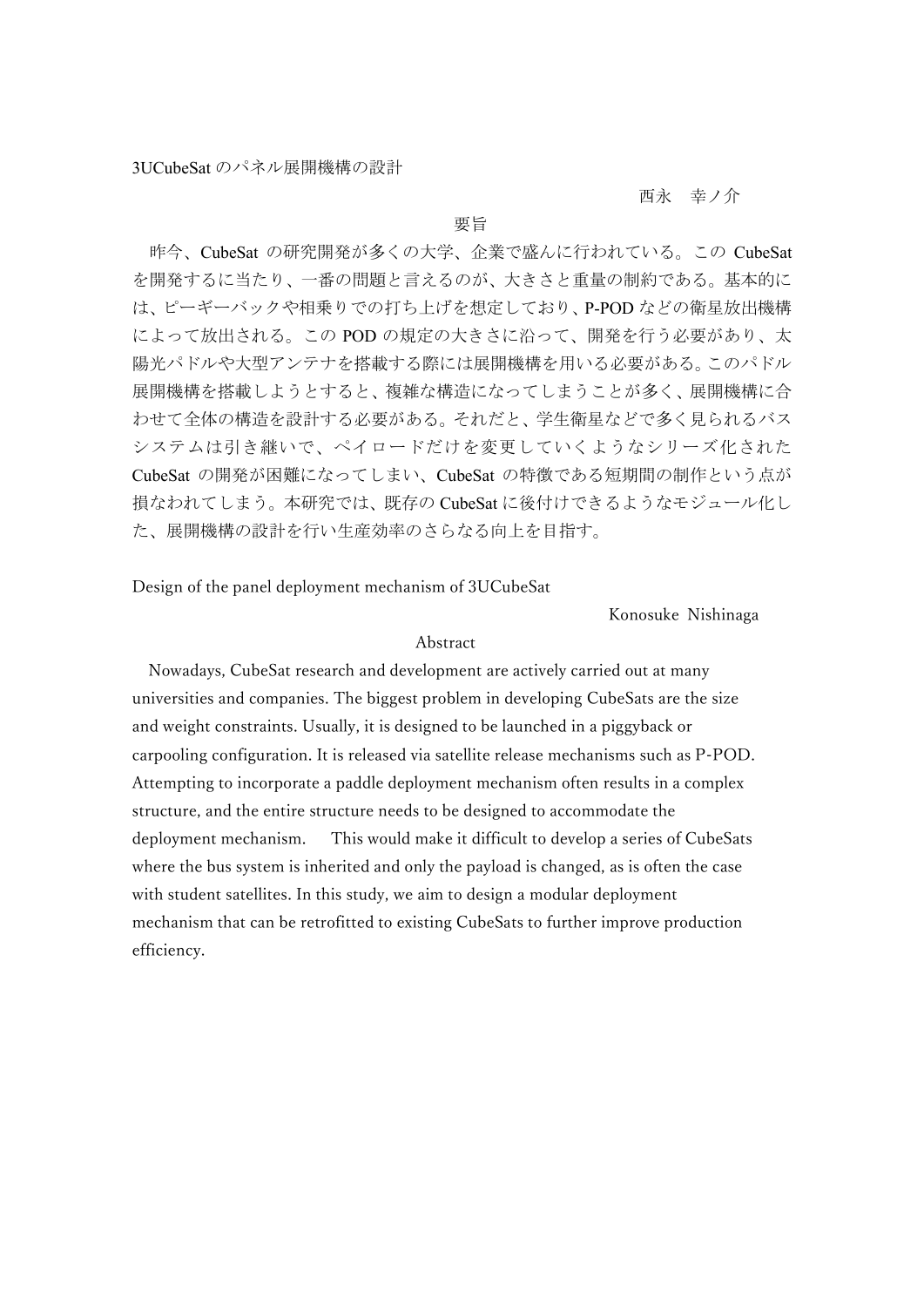目次

- 第1章 序章
	- 1.1 研究背景
	- 1.2 研究状況
	- 1.3 研究目的
- 第 2 章 準備
- 2.1 設計要求
	- 2.1.1 寸法要求
	- 2.1.2 エンベロープに関する要求
	- 2.1.3 運用上の要求事項
	- 2.1.4 ユニークハザード
- 2.2 後付け可能
- 2.3 実験装置
	- 2.3.1 3UCubeSat 構体
	- 2.3.2 恒温槽
	- 2.3.3 電源装置
	- 2.3.4 振動試験装置
- 第 3 章 開発
- 3.1 太陽電池パドル
- 3.2 太陽電池パネルの貼り付け
- 3.3 形状記憶合金を使用しての展開
	- 3.3.1 形状記憶合金特性
	- 3.3.2 熱環境
	- 3.3.3 初期設計
	- 3.3.3.1 性能試験
- 3.3.4 設計変更
	- 3.3.5 ニクロム線の取り付け方の検討
	- 3.3.6 形状記憶処理
	- 3.3.7 保持開放機構
- 第4章 試験
- 4.1 性能試験
	- 4.1.1 繰り返し試験